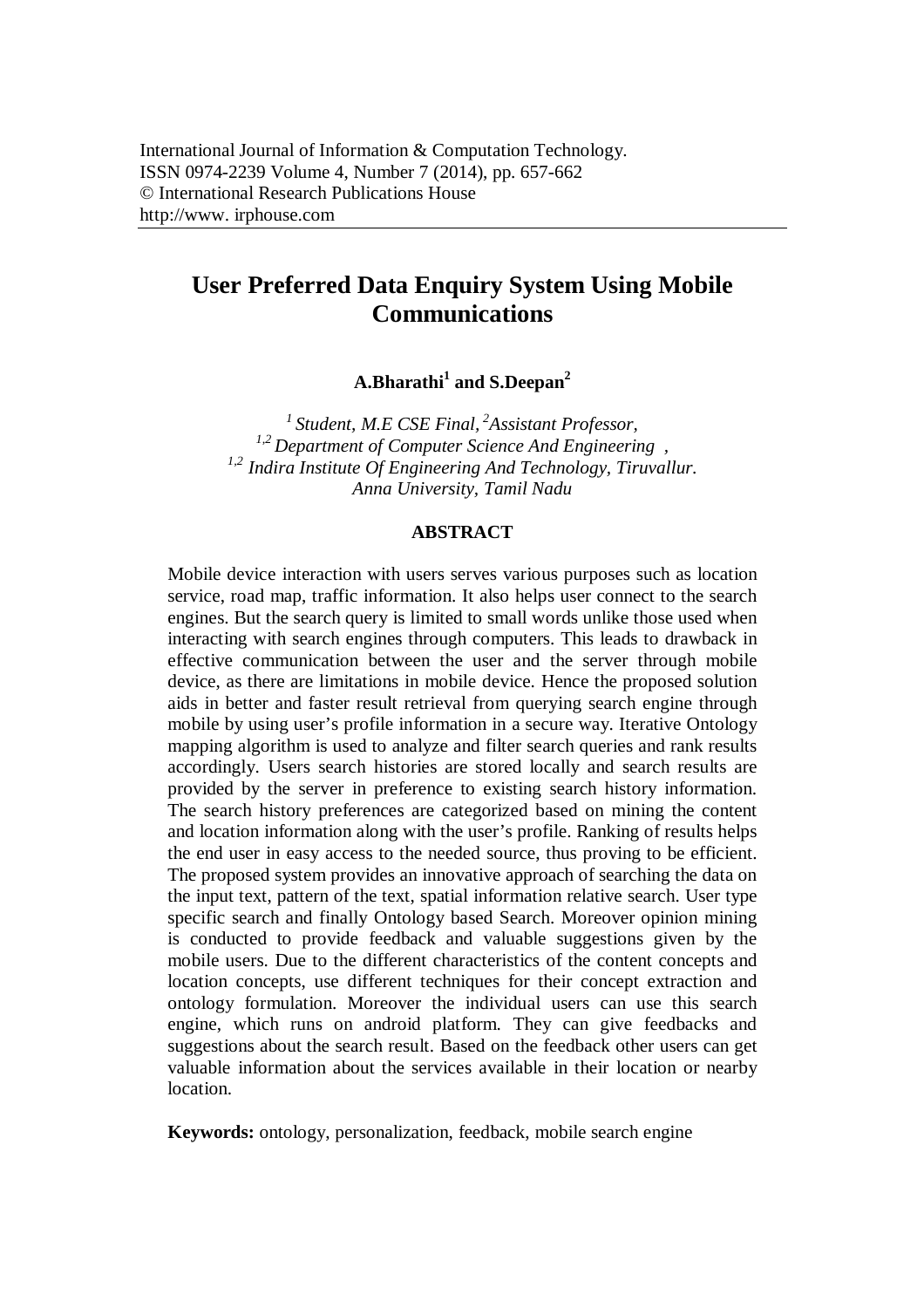# **INTRODUCTION**

In mobile search, the interaction between users and mobile devices are constrained by the small form factors of the mobile devices. To reduce the amount of user's interactions with the search interface, an important requirement for mobile search engine is to be able to understand the users' needs, and deliver highly relevant information to the users.. Personalized search is a promising way to improve search quality by customizing search results for people with different information goals. Personalized search is one way to resolve the problem. In order to get a personalized search result to the mobile users, mobile search engine must be able to capture the user's interest. Here a question arises how to capture the user's interest? A practical approach is to profile the general information about the users and their search histories. A search engine may track and record a user's search history in order to learn the user's long-term interests. Mobile users who search on their mobile devices are looking for specific information, which is usually time or location-sensitive, so recognizing the importance of location information in mobile search, we separate concepts into location concepts and content concepts. In realistic terms, mobile search will get to a point where it can start to predict what users are looking for based on the time, location, personal preferences and actions being taken by users. In this personalization framework, adopt ontologies to model the concept space because they not only can represent concepts but also capture the relationships between concepts.

### **RELATED WORK**

Personalized Mobile search engine have been used to provide search result according to the priority of the user preference. Some of the existing personalized web search systems are based on the clickthrough data to determine users' preferences one among them [5] where Joachim's proposed to mine preferences from clickthrough data. Leung et al, [6] introduced an efficient approach to determine users' conceptual preferences from clickthrough data. Search engines [9] can often return better results to users by analyzing features such as user location or geographic terms in web pages and user queries. [6] Proposed a two-step strategy to improve retrieval effectiveness. In the first step, the system automatically deduces, for each user, a small set of categories for each query submitted by the user, based on his/her search history. In the second step, the system uses the set of categories to augment the query to conduct the web search. [5] Presented a Support Vector Machine (SVM) algorithm that leads to a convex program and that can be extended to non-linear ranking functions. Experiments show that the method can successfully learn a highly effective retrieval function for a meta-search engine.

# **EXISTING SYSTEM**

In the existing approach are utilize either content or location preference only. Most of the previous location based search systems needs a user's to manually describe their location preference (with latitude-longitude pairs or text form), or manually prepare a set of locations. The previous works on personalization do not tackle the problem of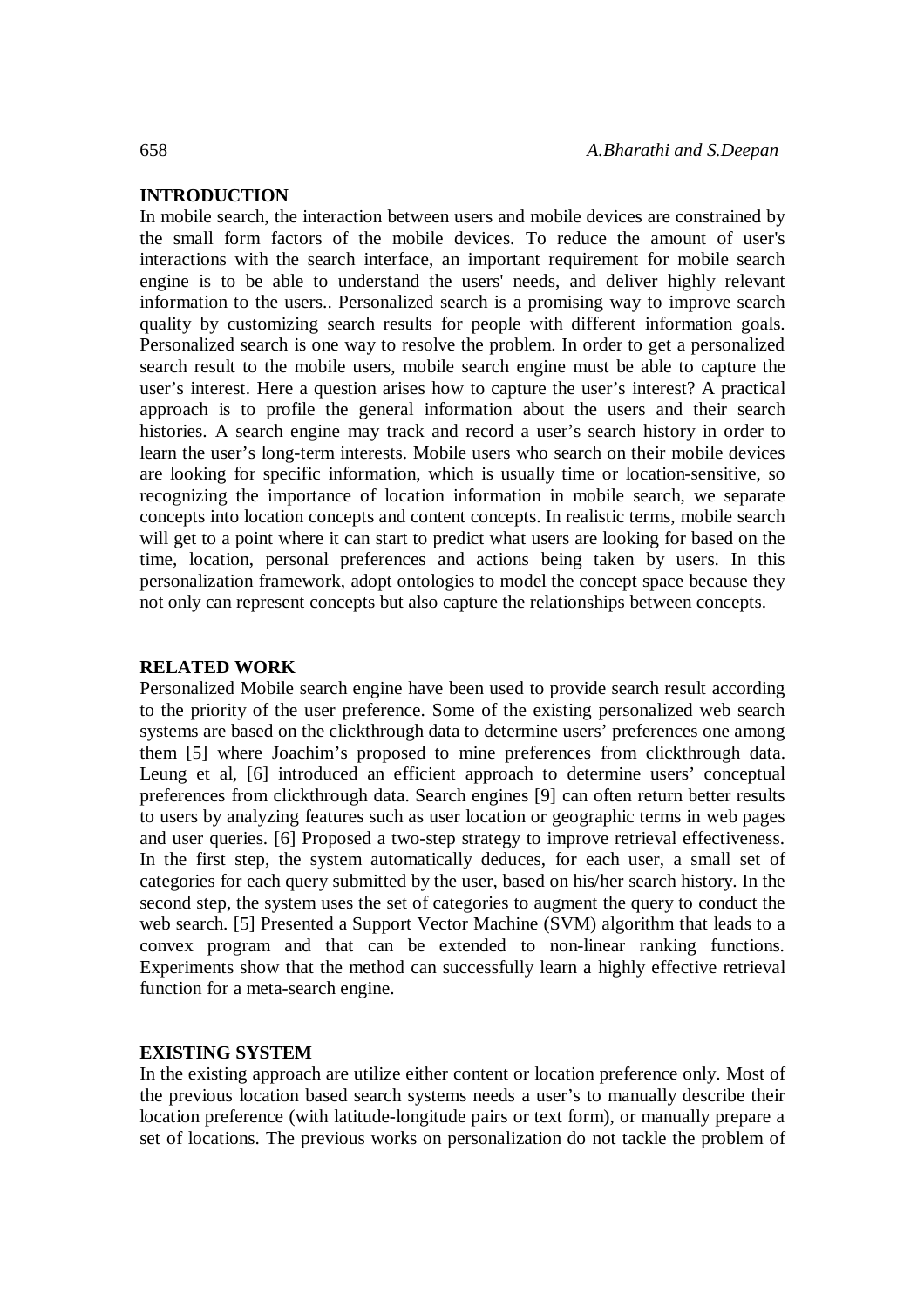privacy preservation. Moreover the existing approach focused mainly on page preferences not on the exact content preferences. Retrieve results based on web popularity rather than user's interests. Users typically view only the first few pages of search results relevant results beyond first few pages have a much lower chance of being visited. Mining the user preferences are evaluated by spying technique and Joachim's method. Ranking the search results are done by support vector machine algorithm. It evaluates the user preferences by analysing the clickthrough data alone. Feedback based user's preferences are not investigated.

#### **PROPOSED WORK**

In the proposed system, the user required information can be accessed by personalized (custom-made) mobile search engine with a concept of user feedbacks and suggestions. This process also uses the concept of mining at first in order to satisfy user request. The categories such as Iterative Ontology mapping algorithm is used to analyse and filter search queries and rank results accordingly.optimizing the search results is obtained by P2R algorithm. The two algorithms used for simultaneous access of multiple personalized Search In the existing system prediction can be made based on the preferences and tastes under normal categorization, this in turn does not suggest user with best and valuable information. Hence the concepts of user feedback are proposed to provide users with best and valuable information. Using the feedback and rating of already used individuals, the information will be provided to the request after mining under category. The proposed system profiles both of the user's location and the content preferences in the ontology-based user profiles, which are automatically learned from search histories without requiring additional efforts from the user.

# **EXPERIMENTAL ANALYSIS**

#### *Interpretation of User Queries*

If the user submits a query to the server, search queries are stored into a log. Different users might use same query in different way. Instead of considering the queries, extract the frequent phrases in the search log, thereby finding the relevance's between the phrases. As an example, assume that the query "student financial services" has been submitted to a web search engine and two retrieved pages url1 and url2 have been selected. Further, suppose that two phrases  $P1 =$ "student financial services" and P2 ="financial services" have already been extracted as frequent phrases by the OFSD algorithm.

#### *Ontology Formulation And Mapping*

In the PMSE server side the ontologies are returned and the relationship between the content and location concepts is stored in the client side. When the user clicks on a search result, the clickthrough data together with the associated content and location concepts are stored in the clickthrough database on the client, so the PMSE server does not know the exact set of documents that the user has clicked on. If the user is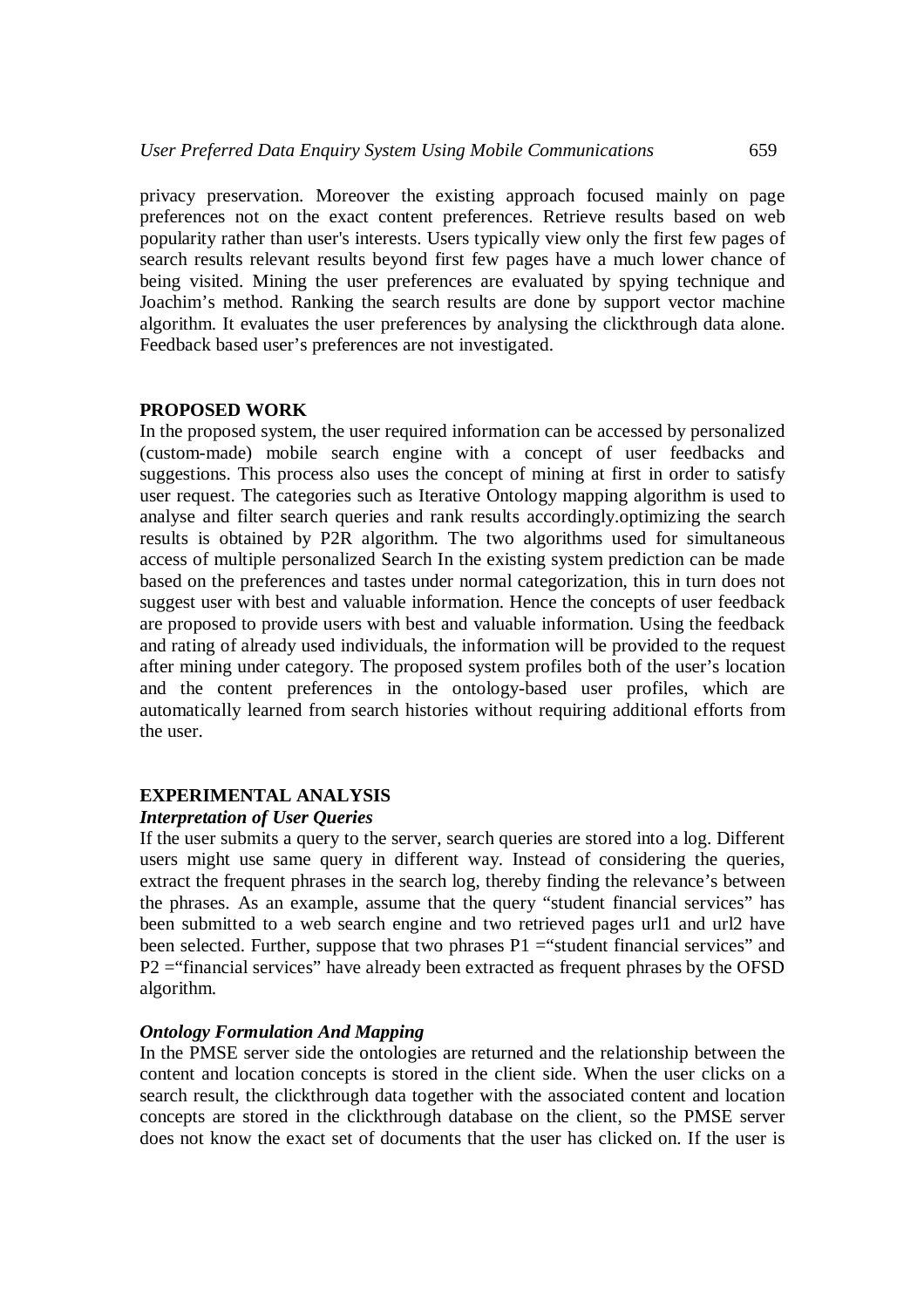concerned with his/her own privacy, the privacy level can be set to high so that only limited personal information will be included in the feature vectors and passed along to the PMSE server for the personalization. On the other hand, a new method for ontology mapping that uses iterative algorithm where we combine standard string distance metrics with a structural similarity measure that is based on a vector representation. After all pairwise similarities between concepts have been calculated we apply well-known graph algorithms to obtain an optimal matching, consider the given figure1 as an example for matching a given ontology graph to another related graph. The algorithm is also capable of using existing mappings to a third ontology as training data to improve accuracy.



**Figure 1.***Ontology for query hotel. This photograph appears courtesy of* [*Kenneth, 2013].*

### *Analyzing User Preference*

In order to get a personalized search result to the mobile users, mobile search engine must be able to capture the user's interest. Here a question arises how to capture the user's interest? A practical approach is to profile the general information about the users and their search histories. A search engine may track and record a user's search history in order to learn the user's long-term interests. User's clickthrough data are stored in clickthrough database, which is used for future preference adaptation. Analysing search history cannot give accurate results, so another aspect of getting a personalized result is based on implicit feedback by the mobile clients. The collaborative filtering systems produce personal recommendations by computing similarity between your preference and others. The idea is simple. If you need to select an item from the multitude of options with which you don't have any experience, you will rely on the choices made by other people who have same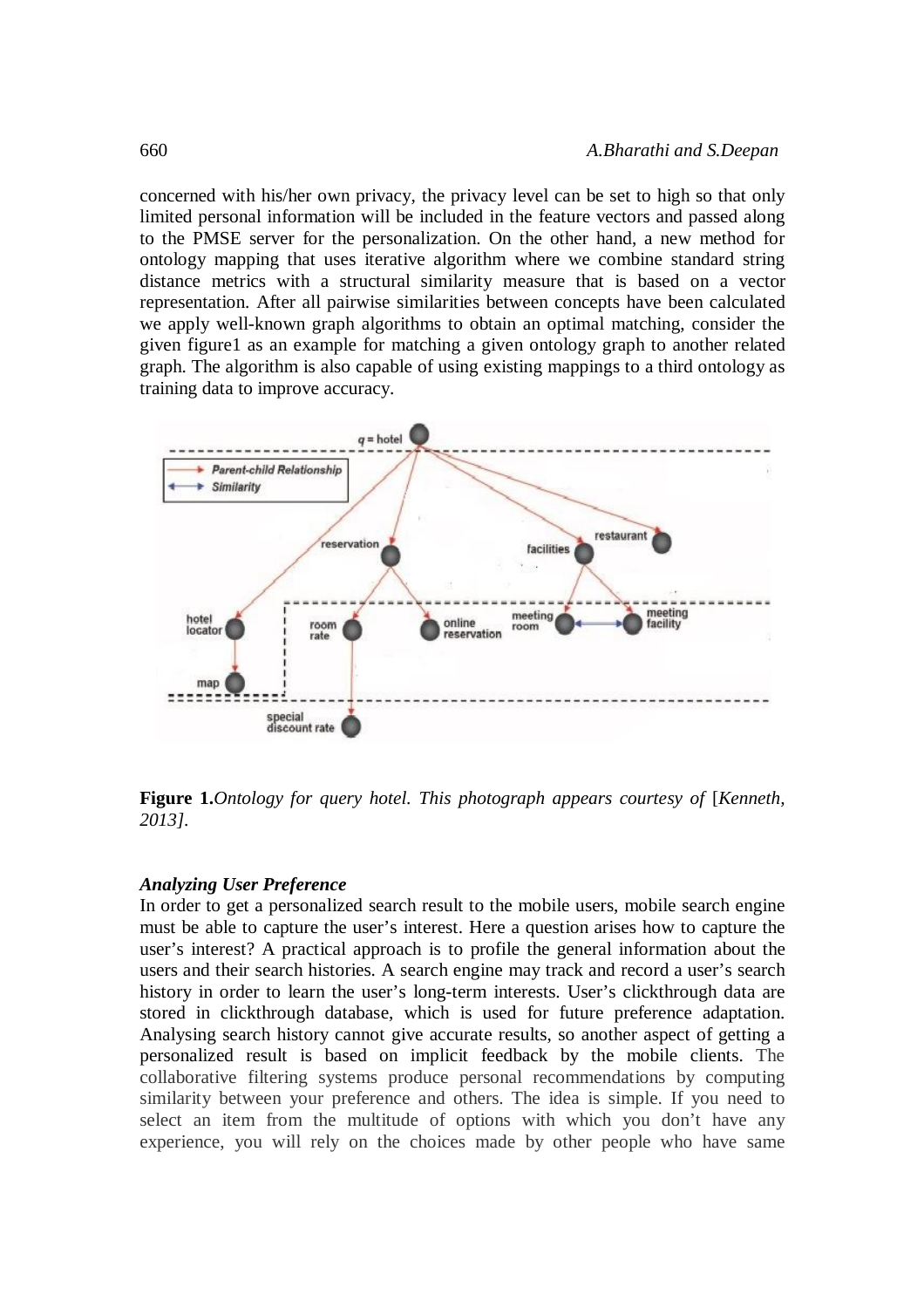preference and tastes as yours. The collaborative filtering systems record the preferences of a large group of people, select group of people whose preferences are similar to yours using a similarity metric. These are the people who have same taste in things as you do. Recommend options to you which other people who are in the same group as you prefer or like.

## *Reranking The Search Result*

Once the preferences have been discovered, a ranking function optimizer can take the preferences as input data to optimize the ranking function of a search engine. Ranking the search results using RSVM do not perform well for multiple preferences. When a user submits a query on the PMSE client, the query together with the feature vectors containing the user's content and location preferences (i.e., filtered ontologies according to the user's privacy setting) are forwarded to the PMSE server, which in turn obtains the search results. P2R algorithm relies on user's clickthrough feedbacks as well as frequent phrases from the past queries. The search results are then reranked according to the weight vectors obtained from the PRRA training. Finally, the re-ranked results and the extracted ontologies for the personalization of future queries are returned to the client.

# **CONCLUSION**

In this paper, the search queries are ambiguous so effective methods for search engines to provide query suggestions on semantically related queries in order to help users formulate more effective queries to meet their diversified needs. Personalization is an important issue to ensure the preferences of users and relevance to context. To improve the retrieval effectiveness for the user queries, similarities between the queries are examined, frequent phrases are extracted. Relationships between the concepts are constructed in ontological graph to map the third ontology. Moreover preferences of particular community is analysed by valuable feedback and suggestions provided by the mobile users.

### **REFERENCES**

- *[1]* K.W. T.Leung, D.L. Lee, and W.C. Lee (2010) "Personalized Web Search with Location Preferences," *Proc. IEEE Int'l Conf. Data Mining (ICDE).*
- [2] Daniel Arechiga, Jesus Vegas and Pablo de la Fuente Redondo(2009) "Ontology Supported Personalized Search for Mobile Devices".
- *[3]* W.T. Leung, W. Ng, and D.L. Lee, (2008) "Personalized Concept-Based Clustering of Search Engine Queries," *IEEE Trans. Knowledge and Data Eng.*, vol. 20, no. 11*, pp. 1505-1518.*
- *[4]* Y. Xu, K. Wang, B. Zhang, and Z. Chen( 2007) "Privacy-Enhancing Personalized Web search," Proc. *Int'l Conf. World Wide Web (WWW).*
- *[5]* W. Ng, L. Deng, and D.L. Lee(2007) "Mining User Preference for Search Engine Personalization," *ACM Trans. Internet Technology.*